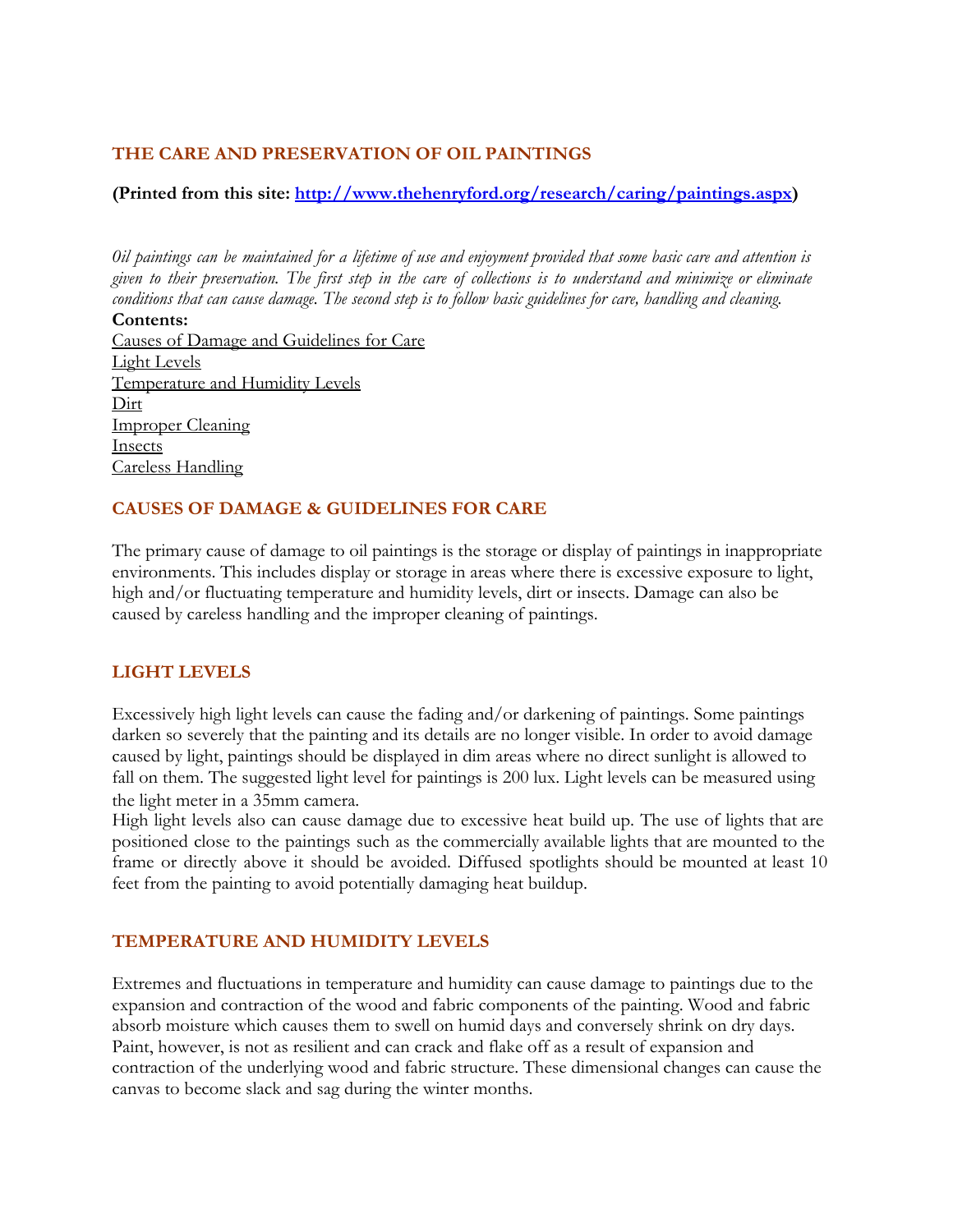Most fabric paintings are secured to a wooden frame that is commonly referred to as a stretcher or strainer. Stretchers are equipped with expandable corner joints that can be adjusted to insure that the painting remains taught. The joints can be expanded by driving small wooden wedges into the interior corners of the stretcher at the back of the painting. This procedure is commonly referred to as "keying out" a painting. Paintings should not be keyed out during the winter months when the humidity is low. The increased tension caused by keying out may cause the painting to tear as the wooden stretcher expands during the humid spring and summer months.

The proper display and storage of paintings can be achieved by monitoring the environment in various rooms in order to identify the best area for display or storage of paintings. Acceptable temperature and humidity levels for paintings are as follows, keeping in mind that fluctuations should be kept to a minimum.

| Winter | Temperature 65-70 degrees F<br>Relative Humidity 40%-45% |
|--------|----------------------------------------------------------|
| Summer | Temperature 70-75 degrees F<br>Relative Humidity 45-55%  |

Inexpensive temperature and humidity sensors can be purchased from conservation suppliers. While precise control of temperature and humidity is desirable, it is not always practical in homes. Therefore, damage should be minimized by avoiding extremes in temperature and humidity. This can be done by insuring that paintings are kept away from heat sources such as furnace vents, fire places, warm lights and direct sunlight.

Excessive humidity, as can be found in most basements, should also be avoided since it can cause mold growth that can stain the surface of the painting.

## **DIRT**

Aside from the unsightly appearance of dirt on a painting, dirt also serves as a host for mold growth and the absorption of pollutants and moisture onto the surface of a painting. All of these can cause damage that obscures the image of the painting.

Paintings should not be displayed in smoking areas or in close proximity to candles or fireplaces which can deposit nicotine and soot onto the surface of the painting.

## **IMPROPER CLEANING**

In general, the cleaning of paintings should be left in the hands of a trained conservator. However, there are some simple procedures that can be followed to increase the longevity of a painting.

Soft brushes can be used to remove surface dirt from paintings and frames. When dusting an oil painting care should be taken not to flex the canvas or to dislodge paint chips by bumping the painting. Paintings that have loose flaking paint should not be dusted as fragments of paint could